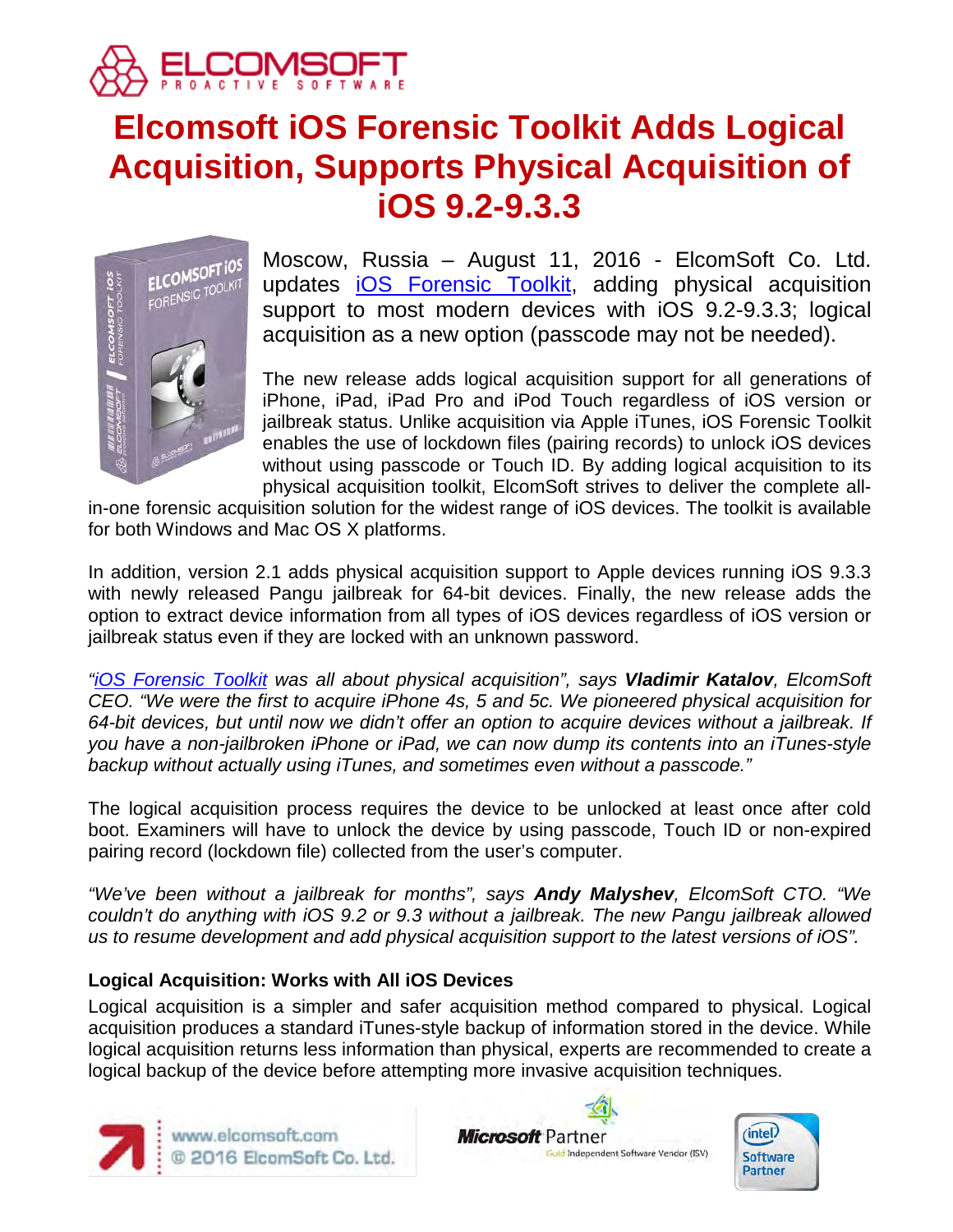

The new release of [iOS Forensic Toolkit](https://www.elcomsoft.com/eift.html) now provides an option to perform logical acquisition of iOS devices by creating an iTunes-style backup. Logical acquisition works with all devices running iOS 4 or newer regardless or hardware generation and jailbreak status. However, the device must be unlocked at least once after cold boot; otherwise, the device backup service cannot be started.

Experts will need to unlock the device with passcode or Touch ID, or use a non-expired lockdown file (iTunes pairing record) extracted from the user's computer. Lockdown files are pairing records created on computers connecting to a given iOS device. Lockdown files are created to relieve users from manually unlocking their iOS devices every time they sync with iTunes. If a computer was seized together with an iOS device, it can be enough to successfully acquire information from a locked iOS device.

If the device is configured to produce password-protected backups, experts must use Elcomsoft Phone Breaker to recover the password and remove encryption. Apple iTunes is not required to produce a backup.

Logical backups produced by **Elcomsoft iOS Forensic Toolkit** can be analyzed with **Elcomsoft** [Phone Viewer](https://www.elcomsoft.com/epv.html) of third-party forensic tools. If a backup comes out encrypted with an unknown password, one can use [Elcomsoft Phone Breaker](https://www.elcomsoft.com/eppb.html) to recover that password and decrypt the backup. If no backup password is set, the tool will automatically configure the system with a temporary password in order to be able to decrypt keychain items (password will be reset after the acquisition).

#### **Physical Acquisition: iOS 9.3.3 Support with New Pangu Jailbreak**

Apple users are quick to adopt the latest technology. According to Apple, some 86% of users run iOS 9 on compatible devices. During the past 4 months, no jailbreak was available to any version of iOS newer than iOS 9.1. The Pangu team has recently released a public jailbreak for iOS 9.2 through 9.3.3, allowing investigators to jailbreak Apple devices running the last versions of Apple iOS and perform physical acquisition. Instructions on installing the new Pangu jailbreak are available at http://en.pangu.io/help.html

Physical acquisition is the most comprehensive acquisition method available for iOS devices. It is the only acquisition method that enables full access to all encrypted information stored in Apple's secure storage, the keychain (for 32-bit devices only). This includes Web site and application passwords including the password to the user's Apple ID account. Email messages and attachments, log files and histories, as well as certain application data are only accessible via physical or advanced logical acquisition.

#### **Pricing and Availability**

[Elcomsoft iOS Forensic Toolkit 2.1](https://www.elcomsoft.com/eift.html) is immediately available. North American pricing starts from \$1,495. Both Windows and Mac OS X versions are supplied with every order. Existing customers can upgrade at no charge or at a discount depending on their license expiration.